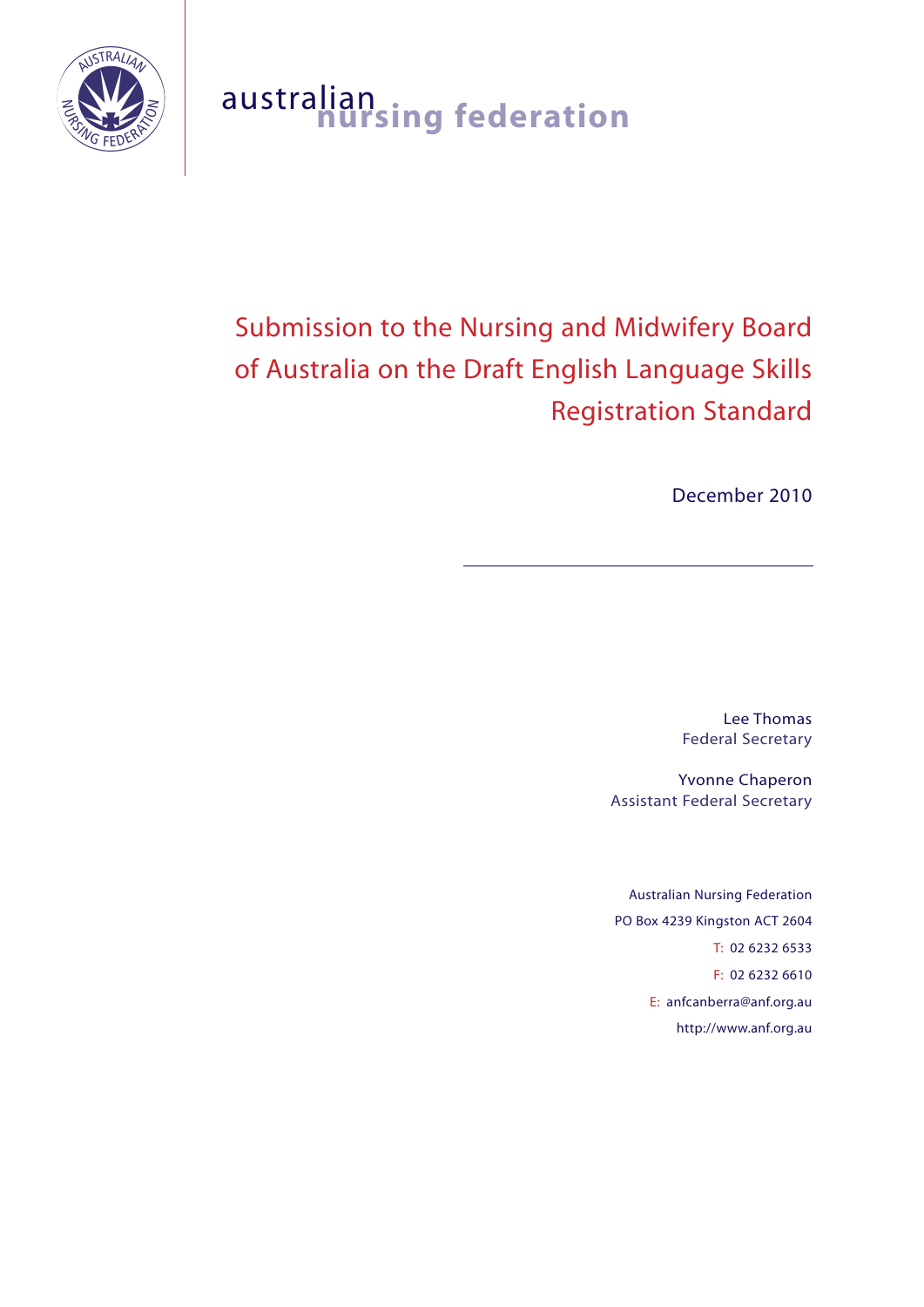#### 1. Introduction

The Australian Nursing Federation (ANF) was established in 1924. The ANF is the largest professional and industrial organisation in Australia for nurses, midwives and assistants in nursing, with Branches in each State and Territory of Australia. The core business for the ANF is the professional and industrial representation of our members and the professions of nursing and midwifery.

The ANF has membership of over 196,000 nurses, midwives and assistants in nursing who are employed in a wide range of enterprises in urban, rural and remote locations in both the public and private health and aged care sectors.

The ANF participates in the development of policy relating to: nursing and midwifery practice, professionalism, regulation, education, training, workforce, and socio-economic welfare; health and aged care, community services, veterans' affairs, occupational health and safety, industrial relations, social justice, human rights, immigration, foreign affairs and law reform.

The ANF has been a strong supporter of the move to a national registration and accreditation scheme for health professions in Australia.

The ANF welcomes the NMBA review of the English Language Skills Registration Standard. This issue is of national interest and the ANF has voiced concerns in relation to the current NMBA Registration Standard. The existing standard doesn't recognise that applicants have been deemed competent by undertaking an Australian Nursing and Midwifery Nursing Council (ANMC) accredited course in Australia. The ANF appreciates the NMBA's willingness to review the current English Language Skills Registration Standard. However, we are disappointed that the review does not have a broader remit. The limitations prove problematic as detailed in the comments to follow.

The draft standard provided by the NMBA is somewhat confusing in both terminology and intent and we seek clarification regarding this throughout our response. Our response is structured using the headings provided in the draft standard.

# 1. Summary (p1)

1.1 The statement 'all applicants seeking initial registration to demonstrate English language skills on the International English Language Testing System (IELTS) academic module examination….' implies that all persons including Australian citizens who have completed either a Certificate IV in Nursing, Diploma of Nursing or Bachelor of Nursing or Midwifery are required to demonstrate English language skills by examination. The ANF purports that, all students educated in Australia by an ANMC accredited and NMBA approved course have met the English requirements necessary to complete the course. Despite this, it appears that students who do not have English as a first language are required to meet the English language requirements even though they have met all requirements of the course including demonstration of competence relating to communication.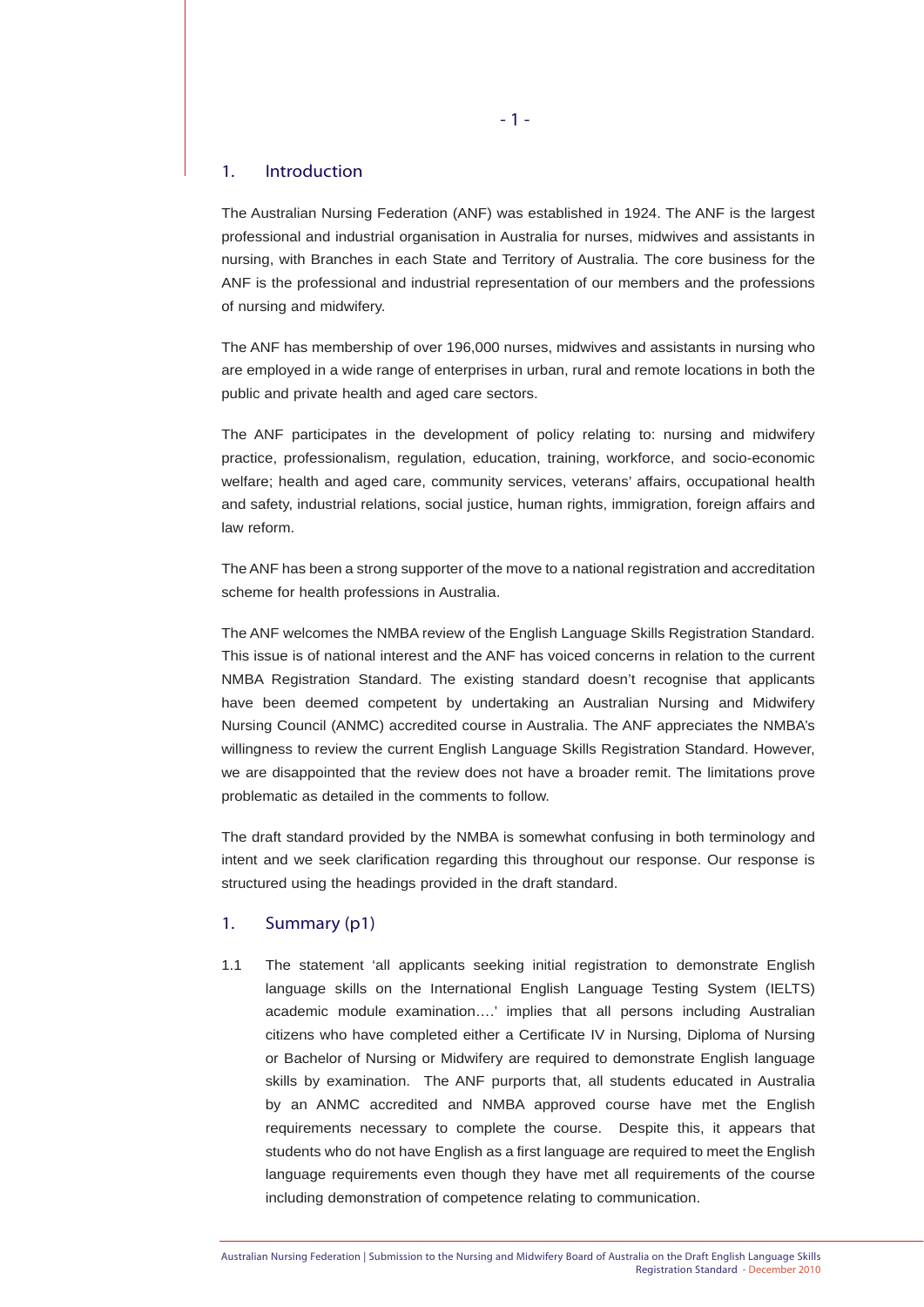The ANF therefore recommends the first paragraph of the summary should state 'all internationally qualified applicants seeking recognition of their nursing or midwifery qualifications to gain registration in Australia as a nurse or midwife must demonstrate English language skills'. This is on the understanding that all those who have undertaken their entry to practice qualification in Australia are accepted by the NMBA, as meeting English language requirements by demonstrating the ANMC competencies during their course.

Recommendation 1:

The ANF recommends the English Language Skills Registration Standard should apply to **only** internationally qualified nurses or midwives seeking recognition of their nursing and/ or midwifery qualifications when applying for initial registration in Australia.

1.2 The IELTS academic module is questionable given the paucity of evidence to support the use of the academic module as opposed to the general training module. The IELTS and Occupational English Test (OET) have been validated in relation to consistency in the testing process, however, there is minimal evaluation of the successful participants ability to competently function in the health and aged care settings. The ANF believes there is significant research required to determine which test/s accurately determine an applicant's English language competency in the practice setting. The ANF would be willing to support and participate in a joint research project with the NMBA to determine the appropriate English language test and/or evidence.

# Recommendation 2:

The ANF recommends that research be conducted within the next twelve months, in partnership with the ANF, to evaluate the efficacy of current English language tests, IELTS and OET, and the ability of internationally qualified nurses and/or midwives to demonstrate English language competency in the practice setting.

1.3 The following statement requires clarification as the word 'tertiary' is not defined and is subject to interpretation.

*The Board considers that applicants who have been taught* **and** *assessed in English in their* **tertiary***, entry to practice nursing and/or midwifery education in the countries listed here should meet this requirement. The countries are:* 

- *Australia*
- *Canada*
- *New Zealand*
- *Republic of Ireland*
- *South Africa*
- *United Kingdom and*
- *United States of America.*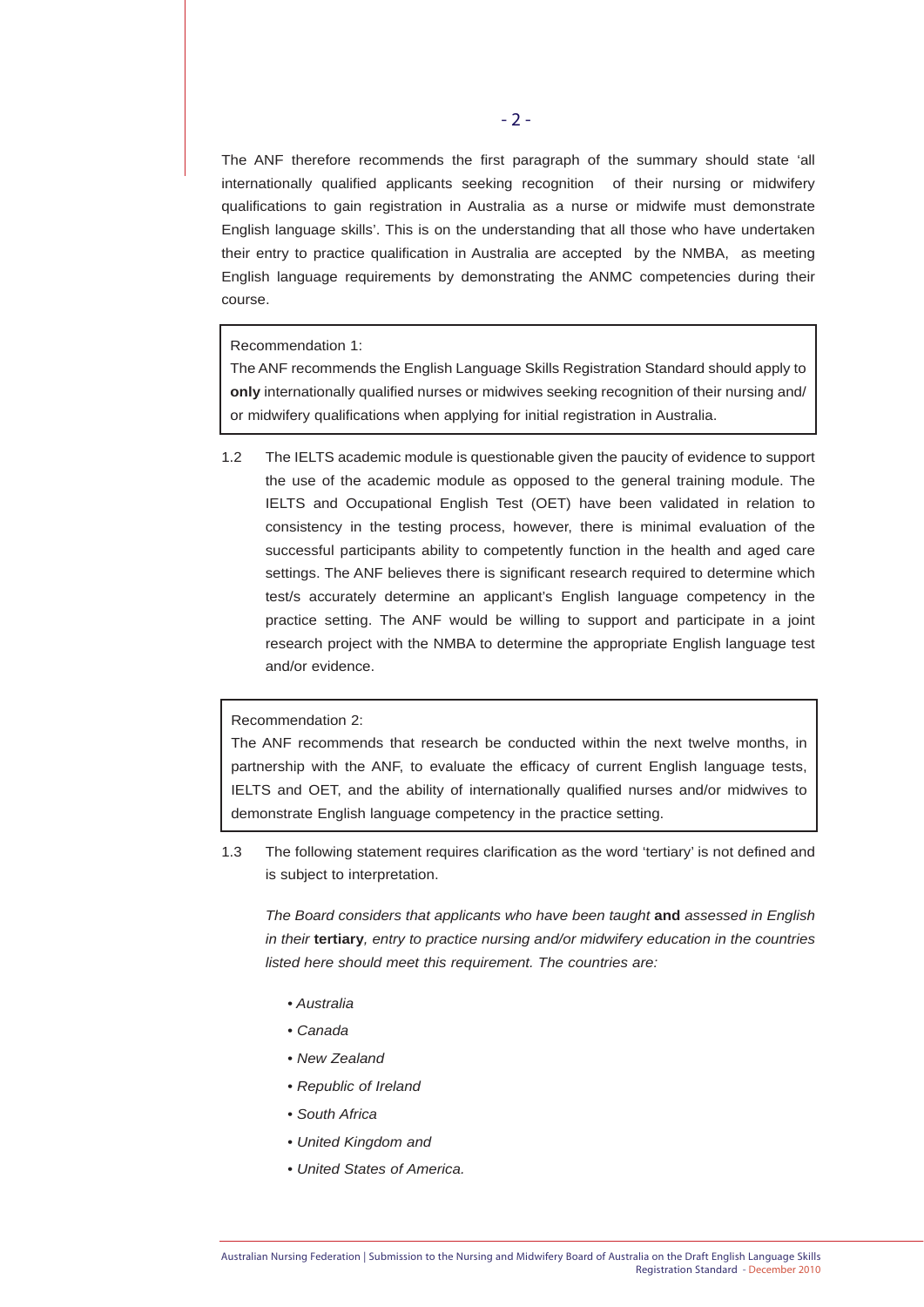The above statement implies that any applicant who has completed their qualification which leads to registration as a nurse and/or midwife from the countries listed above **should** meet the English Language requirements. The word 'should' needs to be removed as they either do or they do not meet requirements, otherwise further explanation is required.

What is of interest is that the NMBA removed the designated countries from the previous standard and have subsequently included the list in this draft. The ANF has argued previously there is no evidence to support the inclusion of these countries except for the fact that English is the first language. However, there are many other countries (including countries of the Commonwealth) where courses leading to registration as a nurse or midwife are taught in English such as India, Philippines, Hong Kong and Singapore. Consequently, the ANF strongly recommends removal of the designated countries from the Standard, and instead the NMBA identify those countries where applicants have been taught and assessed in English in their entry to practice nursing and/or midwifery course, and would consider these applicants to have met the English language requirements.

#### Recommendation 3:

The ANF recommends removal of the designated countries from the Standard. Instead those countries where applicants have been taught and assessed in English in their entry to practice nursing and/or midwifery course should be identified and applicants be considered to have met the English language requirements.

# 2. Scope of Application (p1)

The ANF believes the Standard should apply **only** to internationally qualified nurses or midwives seeking recognition of their nursing and/or midwifery qualifications when applying for initial registration in Australia. The rationale for this belief is that any graduate of an ANMC accredited and NMBA approved course, as indicated in the draft document under Requirements 1, meets the NMBA English Language requirements.

If a domestic graduate has met the relevant NMBA competency standards, which include competencies in relation to communication, then they meet the requirements for registration. However, a difficulty arises if a student has been confirmed by a Head of School as competent to practice nursing and/or midwifery using the English language and it is later determined they are **not** competent in their communication skills. The recourse is then with the NMBA to investigate the Head of School and education provider as to why this has occurred and take appropriate action. Therefore, the need to include domestic applicants in this Standard is not required as this is addressed by the ANMC *Standards and Criteria for the Accreditation of Nursing and Midwifery Courses Leading to Registration, Enrolment, Endorsement and Authorisation in Australia* (2009).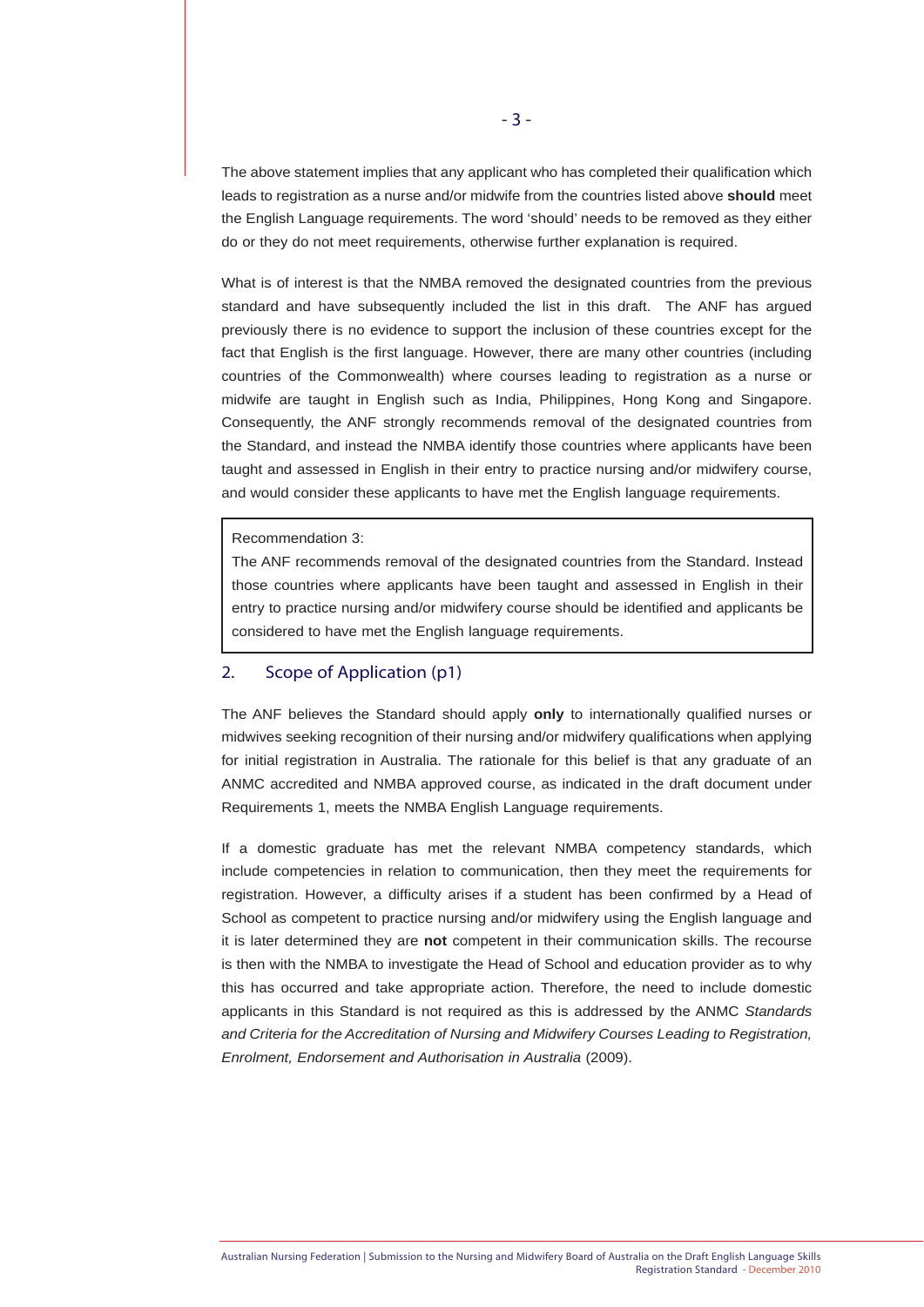### 3. Requirements (p1)

Point 1 (p1) As discussed above under 'Summary'.

Point 2 (p2) The three concerns regarding this requirement are the contradictory statement around 'test' and 'evidence'; the confusion about the use of 'minimum' and the concern about the legitimacy of requiring a 'single sitting'.

The statement relating to evidence is contradictory in that the test is evidence, therefore the statement should read 'All applicants must provide evidence of test results of competency in English language skills, demonstrated by having completed….' or 'provide equivalent evidence of competency in English language skills'.

The word 'minimum' is used inconsistently as this is not stated in the second paragraph under Summary, only in relation to the OET. It would be prudent to ensure consistency by including the word 'minimum' in both cases and that, until further research is conducted, state that 'the requirements are a minimum of IELTS score 7 in all bands and a minimum score of B in the OET'.

The notion of completion in a single sitting should also be challenged, as anecdotally ANF members have indicated the time frames used during the testing are unrealistic and equipment used in some testing centres is of poor quality making it difficult for applicants to hear the spoken word. Again, research needs to be conducted to explore the assertion that undertaking all components of the test in one sitting makes a difference in the applicant's ability to practice in the clinical setting.

Point 3 (p2) It is not clear why the NMBA has determined to accept both the IELTS and OET position of the results being valid for only 2 years as this could be seen as a vested interest and not necessarily a competence issue. Further research should be undertaken as to when and how language competency reduces. The position of a 2 year requirement does not take into account the English competence level if a student achieves A in all subunits in OET and whether they have the same rate of competency loss as someone achieving Bs in all categories. In addition this position is inconsistent with the requirement that candidates must be successful in all four subunits in the one sitting. If the score is achieved in some units but not all in the one sitting the ANF questions why it is assumed this score is not valid for 2 years as well.

#### Recommendation 4:

The ANF recommends the NMBA request the English language test providers of IELTS and OET to furnish them with justification for a single sitting for all components of the test and rationale for a 2 year timeframe requirement.

 $-4-$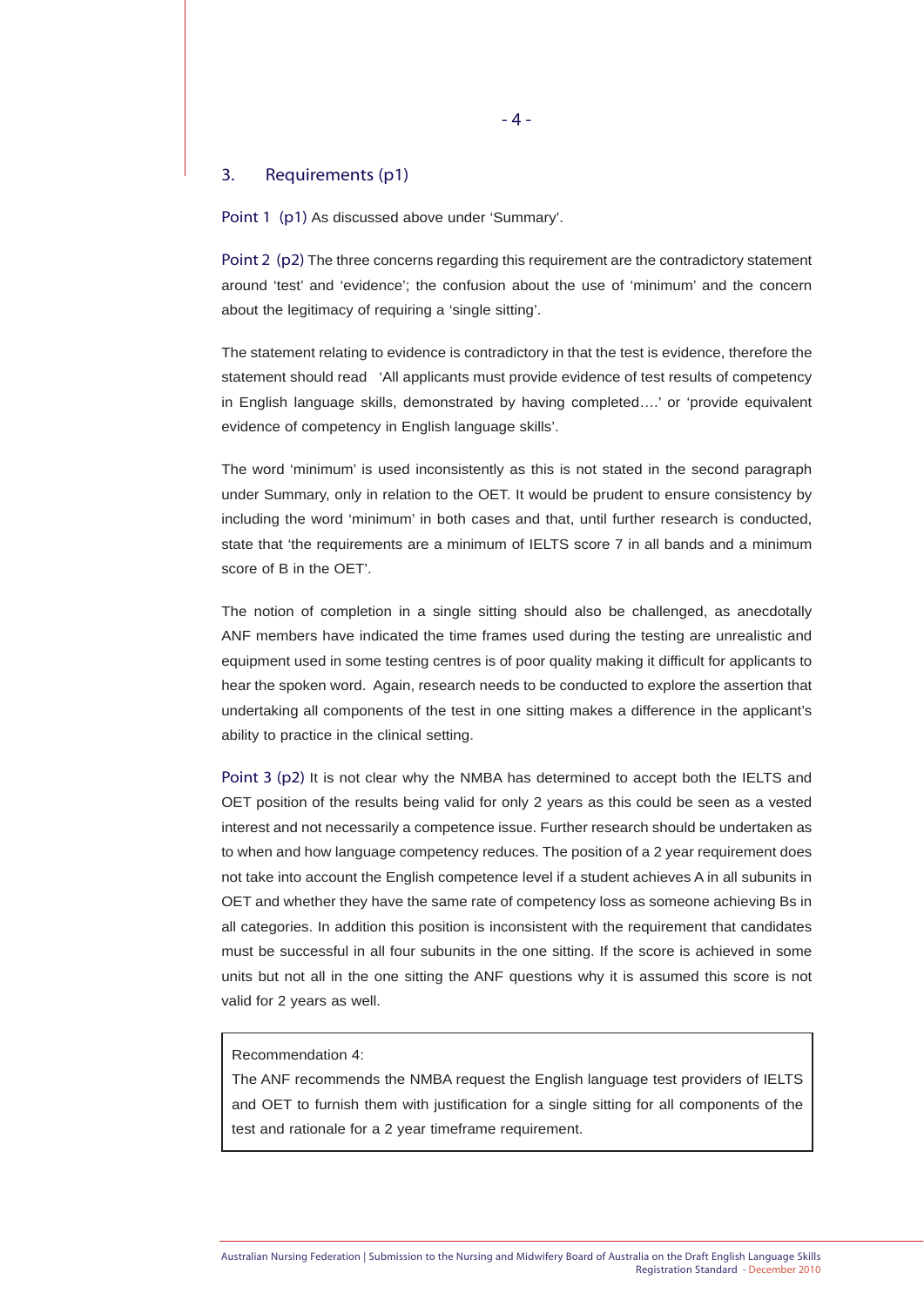Point 4a (p2) The ANF is very pleased this point is included and commends the NMBA for acknowledging that nurses or midwives do learn while employed in an English speaking environment.

Point 4b (p2) This point is defunct if the standard applies only to internationally qualified nurses or midwives. However, given the applicant may not have employment as a nurse or midwife it would be prudent to include employment as an assistant in nursing (AIN) in this category particularly as many internationally qualified nurses obtain work as AINs pending gaining their registration in Australia.

Point 5 (p2) This should be deleted as discussed under point 2.

Point 6 (p2) The ANF supports that applicants are responsible for the cost of the test. however questions the significant cost in the absence of a competitive environment.

Point 7 (p2) This should be deleted as discussed under point 2.

Point 8 (p2) While the ANF supports the right of the NMBA to require an applicant to undertake an English language test the conditions under which this occurs need to be made explicit to the applicant.

#### 4. Exemptions

Point 1 (p3) The ANF supports the three points where the NMBA may grant an exemption. However, the ANF strongly asserts that an appeal process is developed for applicants who believe they are able to demonstrate that they meet the English language requirements by different means.

Point 2 (p3) The ANF supports the NMBAs right to revoke an exemption with reasons being provided to the applicant. However, an appeal process must also be included for applicants where an exemption has been revoked.

#### Recommendation 5:

The ANF recommends there is an NMBA appeals process available for unsuccessful applicants who believe they have equivalent evidence to support they meet the NMBA competencies specifically in relation to English language competence.

#### 5. Definitions (p3)

*Internationally-Qualified Applicant* -There is a definition for an *Internationally- Qualified*  Applicant however there is no reference to this wording in the document.

*Tertiary* - It would be beneficial to include a definition of *tertiary* in the context used in the documents as this word appears to be used in a very distinct manner and is subject to interpretation.

- 5 -